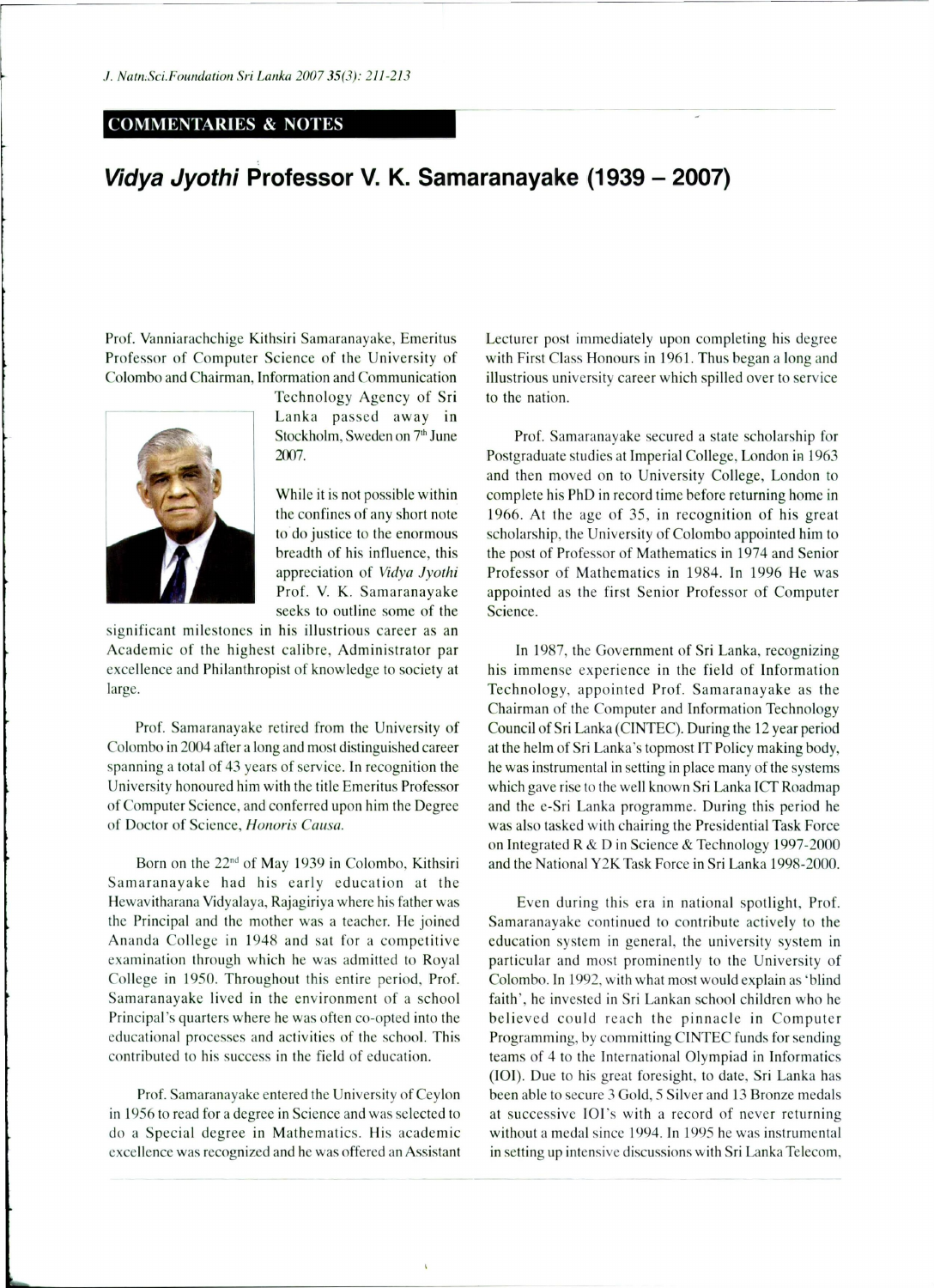to commence Internet services in Sri Lanka. These discussions eventually brought LEARN and Internet connectivity to Sri Lanka in 1996. Among his other national contributions during this era of his life, was the setting up of the Law Committee which has set in motion a series of IT law reforms, initiating the steps needed to standardize the use of Sinhala on Computers and the Internet, including the UNICODE Sinhala code chart and the recently finalized SLSI 1134 standard, the IT outreach effort epitomized by the CINTEC 'Mobile Computer Unit', and advising the Education Ministry and the National Institute of Education (NIE) on how to most effectively reach the entire country's IT education needs through Computer Resource Centres.

During this time, Prof. Samaranayake also helped immensely in organizing the IT industry at large by forming associations for Computer Training Organizations (ACTOS), for the Software Industry (SLASI), and for the Computer Vendors (SLCVA). With foresight he also created the umbrella organization for these associations in the form of the Federation of IT Industry Associations (FITIS) which recently hosted the largest ICT event in Sri Lanka - the ASOCIO ICT Summit. He has also been involved with the organization of the well known ICT Trade Exhibition INFOTEL whose Chairmanship he has held from 1997. INFOTEL has in turn been the major funding organization for many industry and human resource development efforts in the field of ICT.

Prof. Samaranayake's involvement in the scientific community has been no less impressive with the Sri Lanka Association for the Advancement of Science (SLAAS) electing him to the office of General President in 1994 and the National Academy of Sciences of Sri Lanka electing him as a Fellow of the Academy, its Vice President and finally its President for 1998-99.

His quest for capacity building in ICT human resources can most clearly be seen in his single handed contribution in this area at the University of Colombo making it the showcase among the entire university system in Sri Lanka and beyond. Investing in human resource development in ICT also involves huge risks that of aiding in the Brain Drain. This is where Prof. Samaranayake's broadness of vision and almost unreasonable trust, especially in the case of training Faculty in the University, is most clearly seen. Commencing with the meager funding resources extended by donors in the 1970's in an era when the developed countries themselves were just getting into the area of serious ICT human resource development, Prof. Samaranayake commenced his quest of directing all local

and foreign funding to develop ICT Human Resource development at the University of Colombo.

In 1984 he had his first major breakthrough, with full backing of the then Chancellor, Dr. P. R. Anthonis and Vice Chancellor Prof. Stanley Wijesundera, in the form of a substantial Japan International Cooperation Agency (JICA) grant from the Government of Japan. Almost simultaneously, the UNDP provided some much needed research funding to build up Academic Faculty in Computer Science at the University of Colombo. Starting with the Statistical Unit and the Statistical Computing and Data Processing Centre within the Mathematics Department, Prof. Samaranayake first convinced the University to set up a Department of Statistics and Computer Science in 1985, the first of its kind in Sri Lanka, and then went onto create the first School in the university system in the form of the University of Colombo School of Computing (UCSC) in 2002.

In the year 2000, Prof. Samaranayake initiated another major milestone in ICT HRD in Sri Lanka with the launch of the innovative Bachelor of Information Technology (BIT) External Degree programme which provides an ultimately scalable mechanism for affordable ICT education in a way that incorporates the private sector a feat no other degree programme has been designed to do. Apart from the prestige of a University of Colombo degree to students, the BIT programme also has the indirect but most desirable effect of standardizing ICT education in an era where commercialism is threatening the quality of education.

In recognition of his towering contribution in the field of ICT in the country, he has been bestowed with several national awards in the form of the Lions' Club Gold Medal for the Most Outstanding Citizen of Sri Lanka in 1986, the *Vishva Prasadini* Award in 1996 on the occasion of the 80th birthday of the then Prime Minister Sirimavo Bandaranaike and the *Vidya Jyothi* Presidential Award in 1998.

Prof. Samaranayake's characteristic skill at excelling in multiple tasks simultaneously is also demonstrated by his continuing involvement in research, being named a Fellow of the Kennedy School of Government at Harvard University, USAin 2001, Research Fellow at the National Centre for Digital Government at Harvard University, USA in 2003 and the appointment as Visiting Fellow in the Digital Vision Programme at Stanford University, USA in 2005. A particularly high point of this skill was when he simultaneously chaired two International Conferences while playing a key role in the Government declared